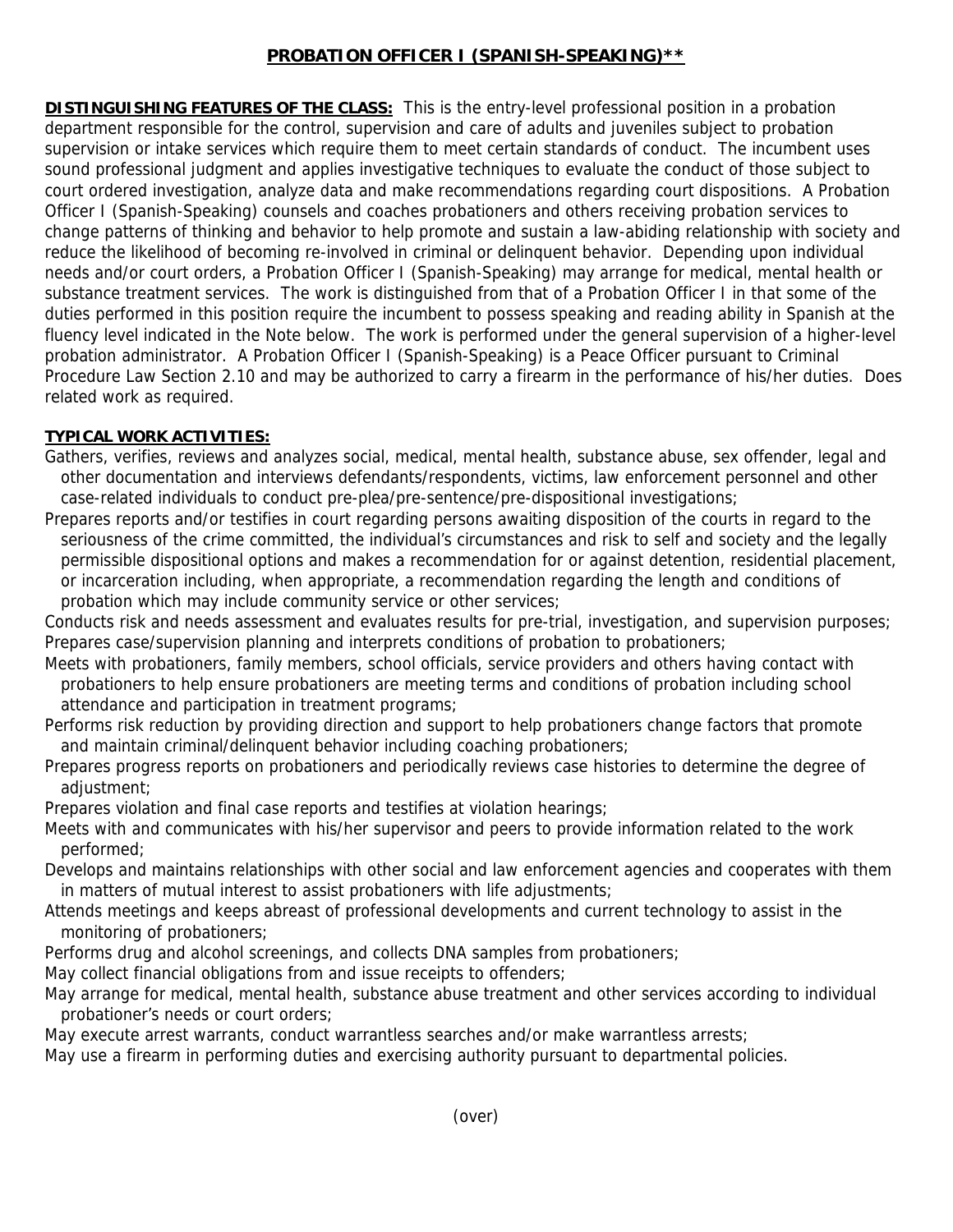# **FULL PERFORMANCE KNOWLEDGE, SKILLS, ABILITIES AND PERSONAL CHARACTERISTICS:**

Good knowledge of interviewing and investigative techniques and practices related to probation; good knowledge of laws and rules pertaining to probation work and the functions and procedures of family and criminal courts; good knowledge of methods of differential supervision of probationers including the application of cognitive behavioral interventions and motivational techniques; good knowledge of assessment and case planning of individuals; good knowledge of the tools used to monitor compliance with conditions of probation, such as drug and alcohol screenings, DNA collection and electronic monitoring devices; good knowledge of juvenile and adult risk and needs assessment instruments; good knowledge of the geography of Rockland County\*; working knowledge of community resources, employment, training and treatment options available to probationers; ability to understand and follow oral and written instructions; ability to understand, interpret and prepare written materials and reports; ability to communicate effectively both orally and in writing; ability to establish and maintain effective cooperative relationships with others; ability to speak, read, and understand colloquial Spanish; ability to safely and effectively use a firearm if so authorized.

### **MINIMUM QUALIFICATIONS:**

- 1. Satisfactory completion of a Probation Officer I (Spanish-Speaking) traineeship, or
- 2. A Bachelor's degree or higher with at least thirty (30) credit hours in social or behavioral sciences and two (2) years of experience in counseling, law enforcement, juvenile or criminal justice, education, or casework in a probation, law enforcement, juvenile or criminal justice, corrections, community corrections, parole, social services, mental health, social work or other public or private human services agency, or
- 3. A Master's degree in social work, social sciences, education, administration, law, criminal justice or a comparable curriculum.

#### **NOTES:**

- 1. Course work at the graduate degree level in social work, social sciences, education, administration, law, criminal justice, or comparable curriculum may be substituted for work experience for a maximum of one (1) year of experience.
- 2. Counseling experience involves interviewing individuals and/or families, discussing and evaluating their problems (e.g. drug and alcohol abuse, family conflicts, disabilities) and developing and carrying out plans to resolve problems. Those who perform counseling duties work directly with individuals and/or families on an ongoing basis in order to assist them and monitor and evaluate their progress.
- 3. Law Enforcement experience involves providing for public safety by maintaining order, responding to emergencies, protecting people and property, enforcing motor vehicle and criminal laws and promoting good community relations as a member of a regional state park, police, police force, police department or other organization of a county, city, town, village, housing authority, transit authority or police district.
- 4. Education experience involves teaching a curriculum to students or supervising/administering such a curriculum and those teaching it or experience as a guidance counselor, school or educational counselor or instructional coordinator/curriculum coordinator in a criminal justice or juvenile justice setting.
- 5. Casework experience involves activities directed toward enhancing a client's ability to cope with and solve problems and the referral of clients to supporting resources and services. Functions include client assessment, problem identification, development, monitoring and revision of a service plan, motivational support, counseling, crisis intervention, referral to social and support services and coordination of services.
- 6. Incumbents are expected to possess a Level III proficiency in Spanish (as defined by the Local Examination Division of the State of New York Department of Civil Service) which requires that the incumbent: be able to use the language fluently and accurately on all levels normally pertinent to professional needs; can understand and participate in any conversation within the range of their own personal and professional experience with a high degree of fluency and precision of vocabulary; can respond appropriately even in unfamiliar situations; can handle informal translation from and into the language; with occasional use of a dictionary or grammar, can readily read difficult prose intended for the general reader, and specialized materials in their own area of expertise.